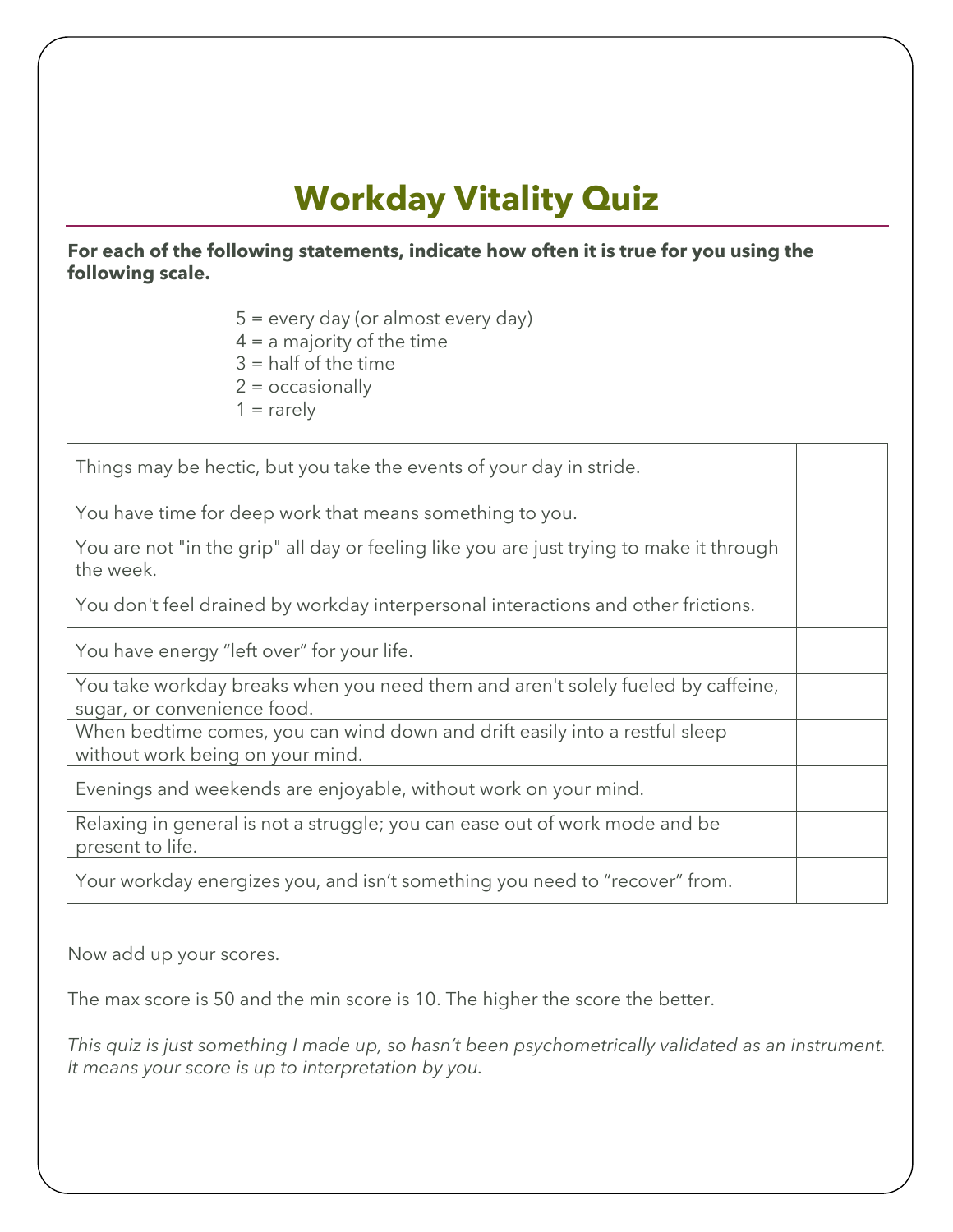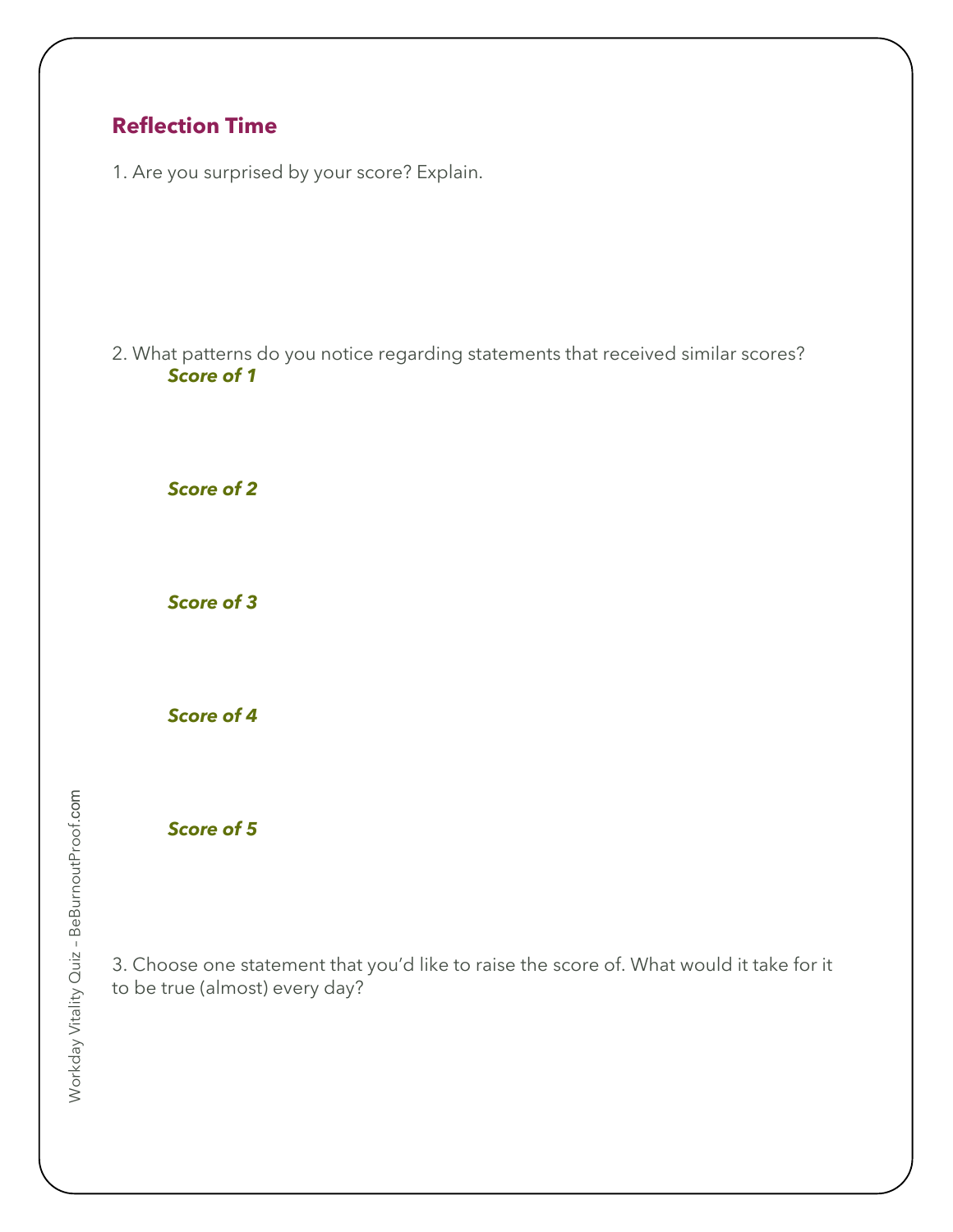4. From the scenario you described above, brainstorm a list of things you could try in order to get closer to a score of 5.

5. Add to your brainstormed list 2-5 very tiny actions (e.g., take 5 deep breaths; take a 1-minute break to look at funny cat videos).

6. Add to your brainstormed list 2-5 "outlandish" actions (e.g., quit your job and enroll in pastry school; tell your annoying coworker off).

7. From your brainstormed list, choose one thing to commit to trying. What prep do you need to do in order to try it? What challenges will you face and how will you over come them? Is it a one-time action or something to try over a week or a month?

8. After giving it a try, iterate on it if needed or return to the brainstormed list and pick another idea.

9. What else is on your mind regarding this quiz?